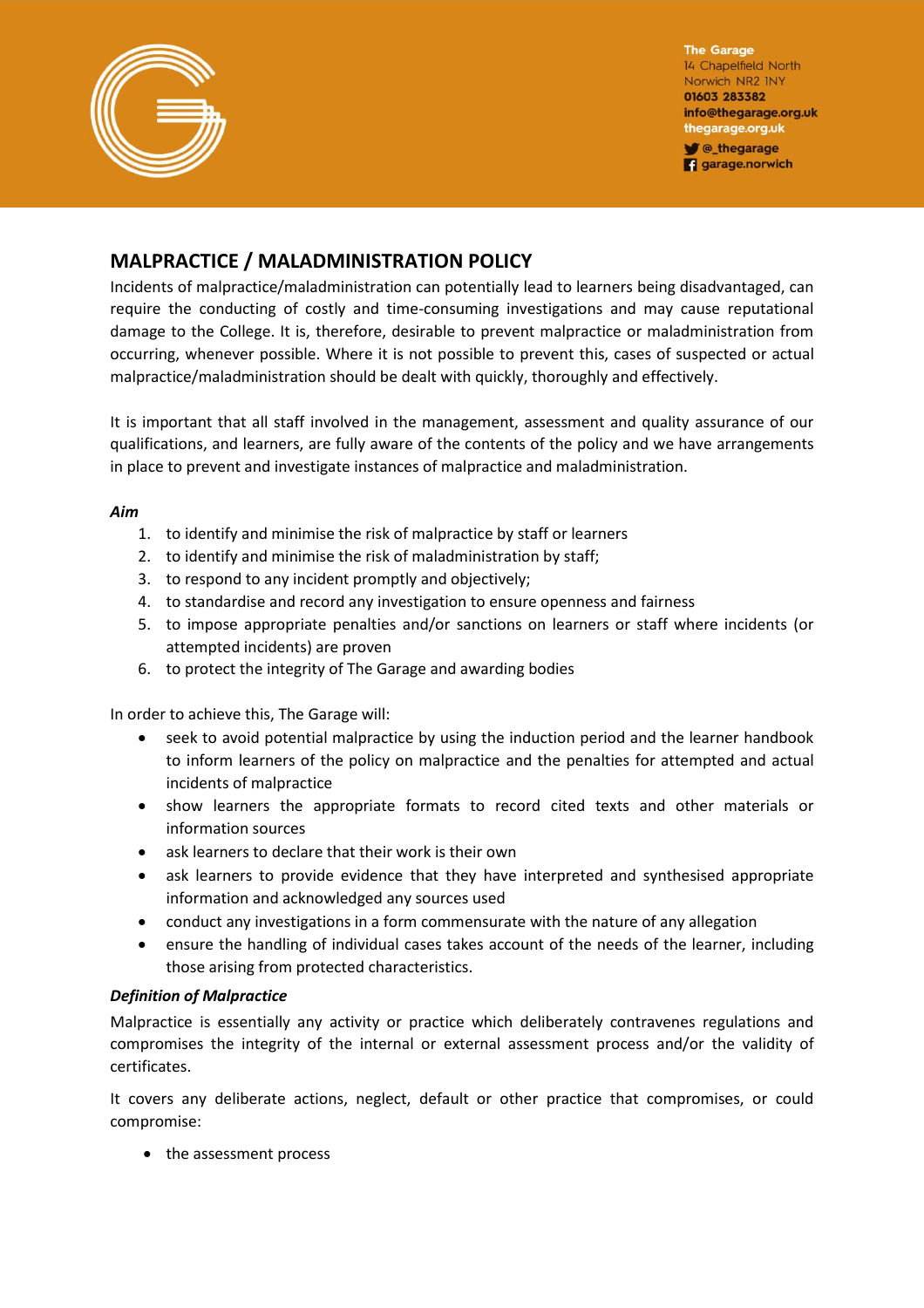- the integrity of a regulated qualification
- the validity of a result or certificate
- the reputation and credibility of The Garage or;
- the qualification or the wider qualifications community

Malpractice may include a range of issues from the failure to maintain appropriate records or systems, to the deliberate falsification of records in order to claim certificates.

For the purpose of this policy this term also covers misconduct and forms of unnecessary discrimination or bias towards certain or groups of learners.

## *Definition of Maladministration*

Maladministration is essentially any activity or practice which results in non-compliance with administrative regulations and requirements and includes the application of persistent mistakes or poor administration.

## *Process for making an allegation of malpractice or maladministration*

Anybody who identifies or is made aware of suspected or actual cases of malpractice or maladministration at any time must immediately notify the Head of Centre or Examinations Officer. In doing so they should put them in writing/email and enclose appropriate supporting evidence.

- All allegations must include (where possible):
- Learner's name
- The Garage staff members name and job role if they are involved in the case
- Details of the course/qualification affected or nature of the service affected
- Nature of the suspected or actual malpractice and associated dates details and outcome of any initial investigation carried out by the centre or anybody else involved in the case, including any mitigating circumstances

The Senior Leadership Team will then conduct an initial investigation prior to ensure that staff involved in the initial investigation are competent and have no personal interest in the outcome of the investigation.

In all cases of suspected malpractice and maladministration reported we'll protect the identity of the 'informant' in accordance with our duty of confidentiality and/or any other legal duty.

## *Confidentiality and whistle blowing*

Sometimes a person making an allegation of malpractice or maladministration may wish to remain anonymous. Although it is always preferable to reveal your identity and contact details to us; however if you are concerned about possible adverse consequences you may request that your identity is protected.

While we are prepared to investigate issues which are reported to us anonymously we shall always try to confirm an allegation by means of a separate investigation before taking up the matter with those the allegation relates.